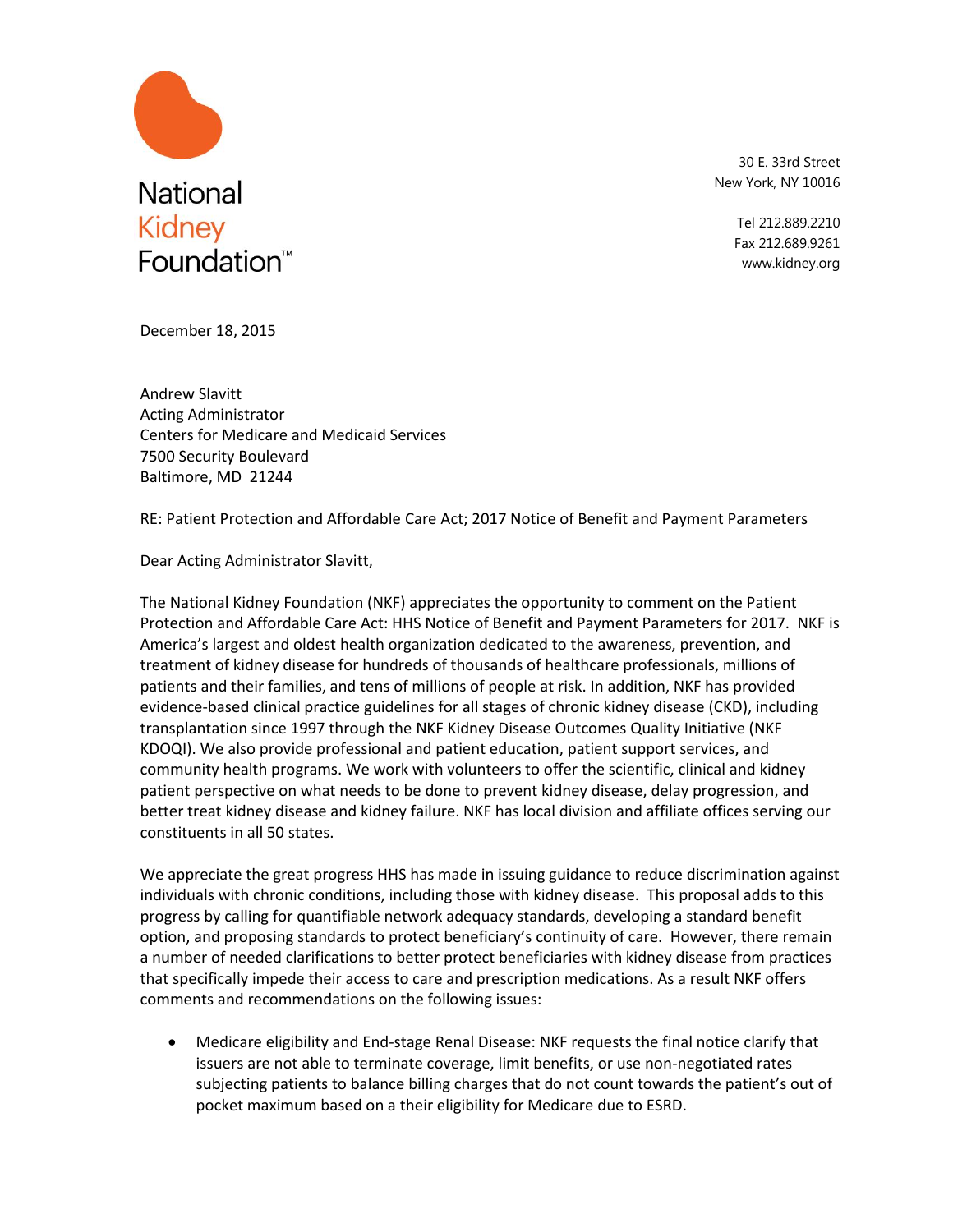> Tel 212.889.2210 Fax 212.689.9261 www.kidney.org

- Access to Medications and the Standardized Option: NKF recommends rather than encouraging the development of a standardized benefit option, that HHS go further to protect patients with chronic conditions from adverse selection and cost-shifting by requiring all plans to cover prescription drugs immediately, before deductibles are met, and to encourage copayments be used for all generic drugs. In addition, criteria should be established for the placement of drugs on a specialty tier and cost-sharing across all tiers should be capped at a reasonable amount.
- Network Adequacy: NKF strongly supports the proposal to require states to issue quantifiable network adequacy standards regarding time and distance and number of providers across provider types.
	- $\circ$  Drive time and distance standards: NKF supports HHS action to develop a minimum Federal network adequacy standard for drive time and distance to providers and that this standard is based on what is used for Medicare Advantage plans. Should HHS determine that state network adequacy geographical standards do not meet HHS criteria, we appreciate that the Federal standard would be used as the default for 2017.
	- o Provider types and wait times: NKF urges HHS to finalize a quantifiable minimal standard that ensures an adequate number of nephrologists, dialysis facilities and transplant centers to ensure patients have options in where they receive care.
- Continuity of Care: NKF urges HHS to finalize its proposal to ensure that individuals undergoing active treatment maintain access to their provider for 90 days in situations where the provider is terminated by the plan or the contract with the provider is not renewed without cause, and that the provider still be considered an in-network provider in terms of cost-sharing for patients. In addition we request CMS specifically include ESRD patients on dialysis in the list of examples for "a serious acute condition as a disease or condition requiring complex on-going care which the covered person is currently receiving."
- Third Party Payments: NKF urges HHS to notify issuers that plans must accept third party payments from non-profit charitable organizations that existed prior to the enactment of the ACA, have been reviewed favorably by the OIG, and offers assistance for the purchase of any coverage option, including the American Kidney Fund.

## **Medicare Eligibility and ESRD**

 $\overline{a}$ 

Under the Medicare ESRD program, most individuals are eligible for Medicare when they are diagnosed with ESRD regardless of their age. However, they are not required to enroll in Medicare.<sup>1</sup> IRS Notice 2013-41 issued in June 2013 clarified that ESRD patients could keep tax credits and

<sup>&</sup>lt;sup>1</sup> Sec. 226A of the Social Security Act; 42 U.S.C. 426-1; 42 C.F.R. § 406.13(c).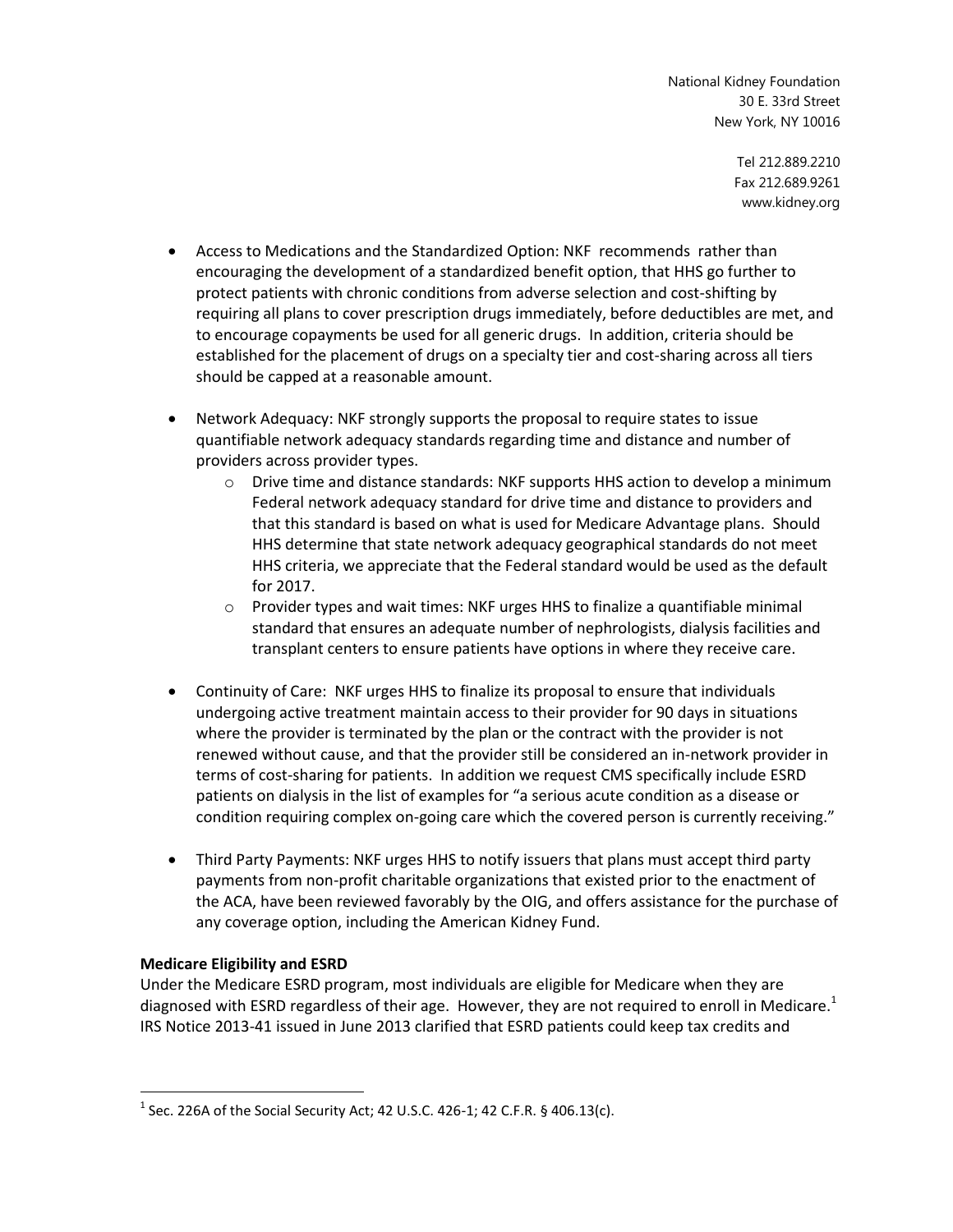> Tel 212.889.2210 Fax 212.689.9261 www.kidney.org

subsidies to maintain QHP coverage as long as the patient did not enroll in Medicare.<sup>2</sup> In addition, Section 226A of the Social Security Act gives eligible ESRD patients the option to enroll in Medicare, but does not require them to do so. Regardless, we have found that QHP issuers in several states have included language that discriminates against ESRD patients by basing coverage or benefits on eligibility rather than enrollment. Given this, **NKF requests the final notice clarify that issuers are not able to terminate coverage, limit benefits, or use non-negotiated rates subjecting patients to balance billing charges that do not count towards the patient's out of pocket maximum based on a patient's eligibility for Medicare due to ESRD. Doing so discriminates against a patient with ESRD and could cause them to feel they have no other option but to enroll in Medicare, even when that may not be in their best interest.**

While most individuals do choose Medicare coverage, there are patients who decide Marketplace coverage over Medicare better meets their financial, family and health needs. For example, patients who are not eligible under their state's Medicaid program, or for the Medicare Savings Program and who enroll in Medicare without access to secondary coverage, are subject to paying Medicare premiums in addition to a 20% coinsurance under Medicare Part B for each dialysis treatment, out-patient office visit, and non-ESRD related injectable medications. This is in addition to the premium and out-of-pocket costs they incur if they have prescription drug coverage under Medicare Part D. On average a dialysis patient can incur approximately \$7,188 or more annually in out-of-pocket expenses just on coinsurance alone for dialysis.<sup>3</sup> While Medigap coverage is available in some states, 22 states do not allow ESRD patients under 65 to enroll in Medigap. Even in many of the states that do offer coverage to ESRD patients, the premiums are high and cost-prohibitive. In contrast, QHPs have a cap on total out-of-pocket costs for medical services and prescription drugs and for patients making 100-250% below FPL, that cap is lowered even more on Silver level plans. In addition, patients may wish to maintain Marketplace coverage because their family can also share in that plan, benefiting from family deductibles and out-of-pocket maximums.

## **Access to Medications and the Standardized Option**

 $\overline{a}$ 

Affordability of medications and transparency of costs remains a problem for beneficiaries with chronic conditions as insurers continue to look for ways to cost-shift to patients through benefit designs and tier placement practices that are not and were not seen in employer plans pre-ACA. While we appreciate language in the 2016 Notice of Benefits and Payment Parameters that placement of all or nearly all drugs used to treat a chronic condition on the highest cost-sharing tier

<sup>2</sup> IRS Notice 2013-41 issued June 2013 states, *[T]his notice clarifies that, for purposes of the premium tax credit, an individual is eligible for minimum essential coverage under Medicaid or Medicare in the circumstances described below only upon a favorable determination of eligibility by the responsible agency:*

*<sup>1.</sup> Medicaid coverage requiring a finding of disability or blindness.*

*<sup>2.</sup> Medicare coverage based solely on a finding of disability or illness.*

<sup>&</sup>lt;sup>3</sup> Methodology: Assumes Medicare reimbursement rate of \$230.39 per dialysis treatment (2016 final unadjusted base rate) and that the patient receives 156 treatments per year in an out-patient dialysis facility.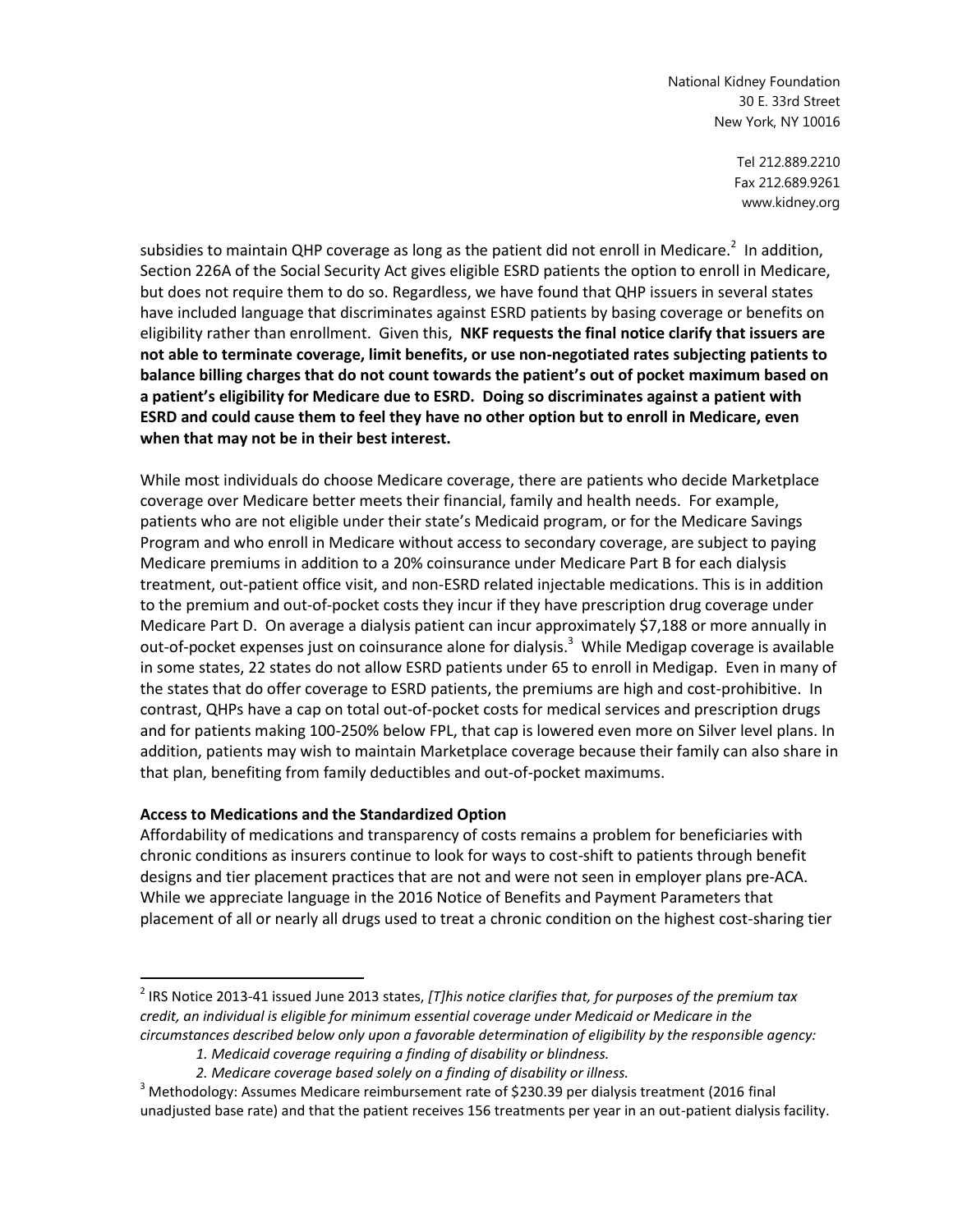> Tel 212.889.2210 Fax 212.689.9261 www.kidney.org

could be discriminatory, NKF requests that HHS take an affirmative stance in final regulations that this is prohibited practice.

NKF commissioned a study by Avalere Health that shows while most Silver exchange plans use flat copayments for generic immunosuppressive medication, for any given drug 19-32% of exchange plans are using coinsurance. The average amount of patient coinsurance across generic and brand immunosuppressive drugs is 36% with three plans requiring coinsurance for immunosuppressive drugs up to 60%. The use of coinsurance typically results in patients paying more for their drugs. There is also a lack of transparency for the dollar amount they will have to pay to fill their prescriptions.

When coinsurance is used, the average patient cost-sharing across all Silver exchange plans is 36% of immunosuppressive medications. The portion patients are being required to pay can easily meet the annual out-of-pocket maximum.

# PERCENT OF PLANS WITH COST-SHARING TYPE AND RANGE OF AMOUNT. FOR SELECTED IMMUNE SUPPRESSANTS, SILVER PLANS, 2015

|                                                       | Coinsurance | Copayment    |
|-------------------------------------------------------|-------------|--------------|
| Percent of Plans Applying Cost<br><b>Sharing Type</b> | 40%         | 60%          |
| Average Cost Sharing Amount                           | 36%         | \$38         |
| Min/Max Cost Sharing Amount                           | 0% to 60%   | \$0 to \$395 |

Source: Avalere Health PlanScape®, a proprietary analysis of exchange plan features, November 2015. This analysis is based on data collected by Managed Markets Insight & Technology, LLC.

NKF is encouraged by proposed patient protections in the development of the standardize benefit options. The proposal that prescription drugs not be subject to deductibles, the encouragement that copayments be used instead of coinsurance, and the limitation to four tiers for formularies are exactly the types of protections and the transparency that individuals with chronic conditions need to access their medications. However, NKF believes protections should be required across all plans in the exchanges rather solely used in an optional benefit design.

Additionally, NKF is concerned that under the standardized option, formularies may be more restrictive – listing fewer drug options and thus limiting their usefulness to some individuals with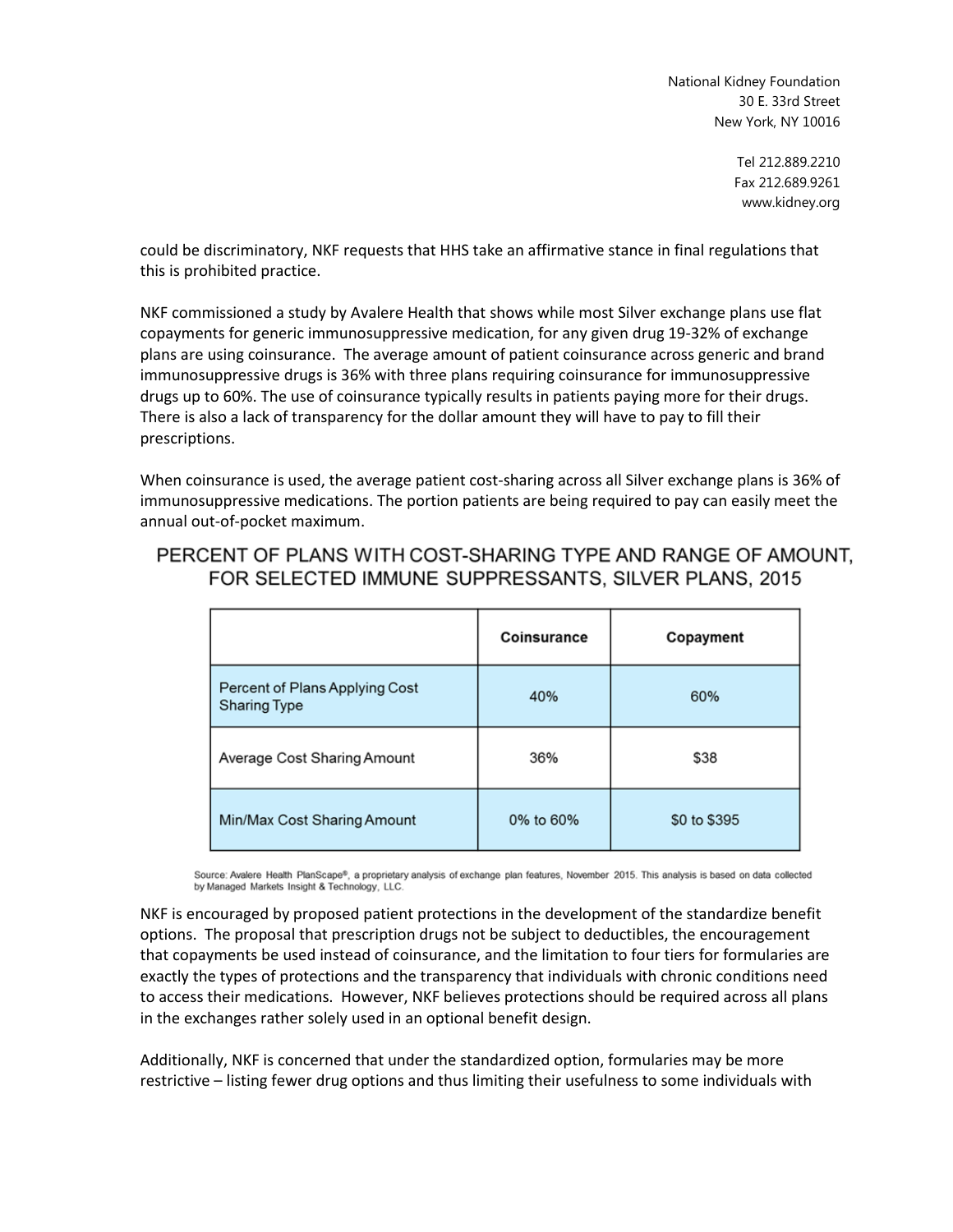> Tel 212.889.2210 Fax 212.689.9261 www.kidney.org

chronic conditions. NKF has also identified some plans arbitrarily placing immunosuppressive drugs, including generics, on specialty tiers by classifying them as specialty pharmacy.

**NKF recommends that rather than encouraging the development of a standardized benefit option, HHS go further to protect patients with chronic conditions from adverse selection and costshifting by requiring all plans to cover prescription drugs immediately, before deductibles are met, and to encourage copayments be used for all generic drugs. In addition, criteria should be established for the placement of drugs on a specialty tier and cost-sharing across all tiers should be capped at a reasonable amount.**

#### **Network Adequacy**

 $\overline{a}$ 

NKF strongly supports the proposal to require states to issue quantifiable network adequacy standards regarding time and distance and number of providers across provider types. NKF has advocated for quantifiable standards with HHS and the National Association of Insurance Commissioners (NAIC).

**NKF supports HHS action to develop a minimum Federal network adequacy standard for drive time and distance to providers and that this standard is based on what is used for Medicare Advantage plans. Should HHS determine that state network adequacy geographical standards do not meet HHS criteria, we appreciate that the Federal standard would be used as the default for 2017.** We were disappointed that the NAIC Network Adequacy Model did not identify such quantifiable time and distance standards. Such a standard is vital for dialysis patients.

Given that dialysis patients typically receive treatment in an outpatient facility three times per week for four hours a day, it is important that patients not be required to commute a significant distance to obtain treatment. Shorter travel times and distance to dialysis clinics have been associated with improved patient outcomes and a higher health-related quality of life.<sup>4</sup> If dialysis patients encounter problems keeping appointments because of transit demands, missed or shortened treatments may result. Compared with other dialysis patients, those who missed one or more dialysis sessions in a month had a 25% higher risk of death. Patients who shortened three or more dialysis treatments in a month had a 20% higher risk of death than those who received the prescribed treatment.<sup>5</sup> Additionally, patients who miss dialysis treatments may need to seek expensive care in hospital emergency departments. To help protect patients from having to commute further from their home or work to a dialysis facility, we strongly encourage HHS to finalize this quantifiable minimal time and distance standard.

NKF also supports the establishment of quantifiable metrics to assess sufficient access to provider types that take into account wait times. We appreciate the development of a tool that allows

 $4$  M. J. Diamant, et al. A Comparison of Quality of Life and Travel-Related Factors between In-center and Satellite-Based Hemodialysis Patients *Clin J Am Soc Nephrol* 5: 268–274, 2010.

<sup>5</sup> J.E. Leggat, et al, Noncompliance in Hemodialysis: Predictors and Survival Analysis, *Am J. Kidney Dis*. 1998 Jul;32(1):139-45.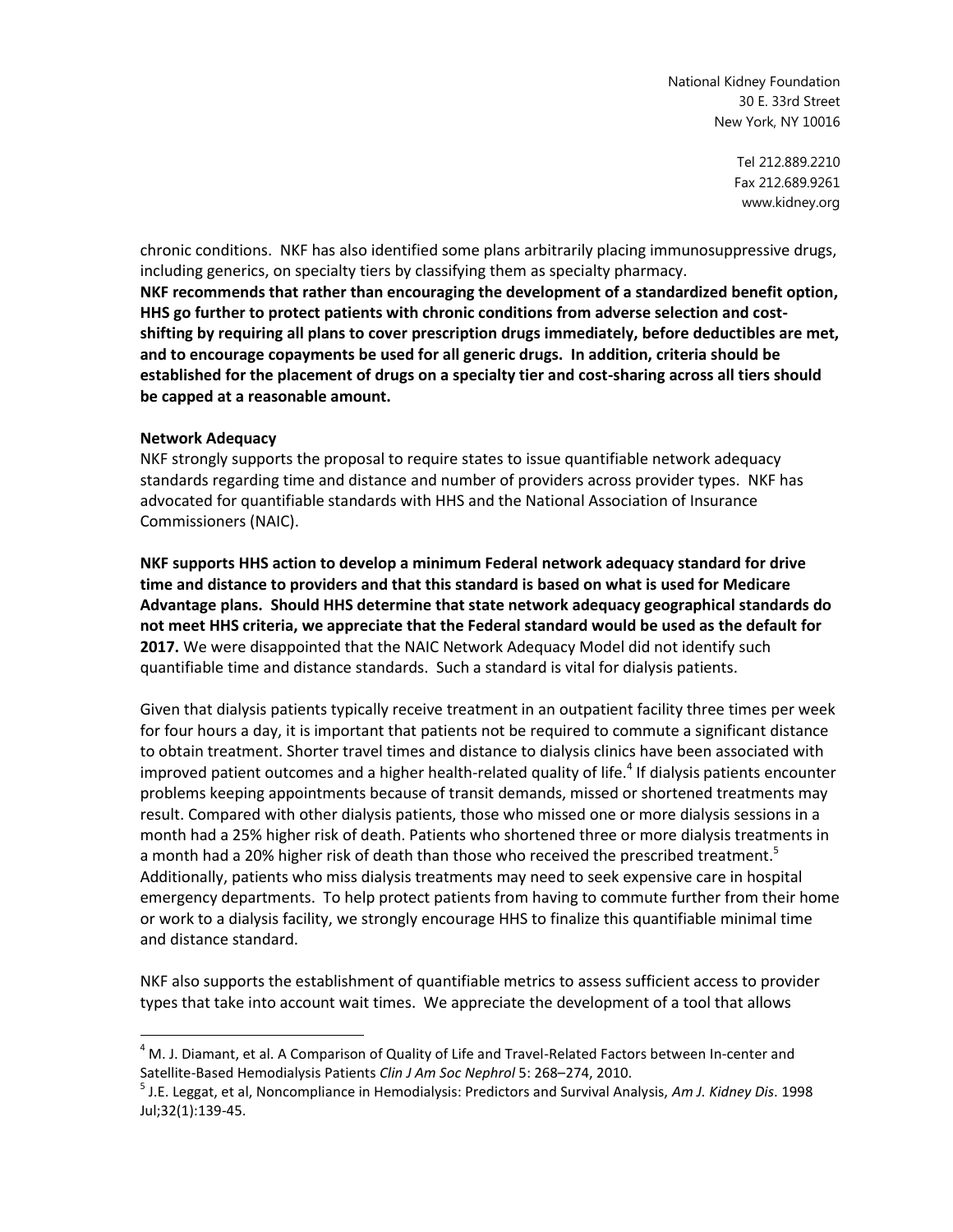> Tel 212.889.2210 Fax 212.689.9261 www.kidney.org

patients to search through plans to determine which plans have their providers in network. Given that kidney disease is a progressive disease, patients may need access to different services at different stages of disease. Kidney patients need to consider access to primary care practitioners, nephrologists, dialysis centers and transplant centers in addition to providers who take care of their other health needs. NKF [tailored a tool](https://nkfadvocacy.files.wordpress.com/2014/11/01-10-6859_kbe_kidneyinsurancechecklist_v3.pdf) to help kidney patients identify the provider types and services they may need now and in the future and the ability to search by provider and provider type in the federal market place helps make this process simpler for patients. We look forward to enhancements of the tool in the future. **However, without quantifiable metrics for number of nephrologists, dialysis facilities and transplant centers, patients will find their options for plans that encompass the health care services they need very limited. NKF urges HHS to finalize a minimal standard that ensures an adequate number of these types of providers so that patients have options**.

## **Continuity of Care**

NKF appreciates HHS addressing the need for individuals with chronic conditions to maintain access to their healthcare providers when they are undergoing an active treatment. **We urge HHS to finalize its proposal to ensure that individuals undergoing active treatment maintain access to their provider for 90 days when the provider is terminated by the plan without cause and that the provider still be considered an in network provider in terms of cost-sharing to the patients. We also encourage HHS to extend this proposal to ensure patients undergoing active treatment, with a provider whose contract is non-renewed as termination without cause, are able to continue seeing that provider. While patients with ESRD meet the proposed definitions and criteria for "active treatment," we request CMS specifically include ESRD patients on dialysis in the list of examples for "a serious acute condition as a disease or condition requiring complex on-going care which the covered person is currently receiving."** 

#### **Third Party Payer**

 $\overline{a}$ 

NKF appreciates HHS is considering requiring issuers to accept third party payments from non-profit charitable entities. The American Kidney Fund (AKF) has provided premium and cost-sharing assistance to dialysis patients for many years – affording them the option to maintain health insurance coverage of their choice. As highlighted above ESRD patients are not required to enroll in Medicare and while Medicare is considered credible coverage, there are certain circumstances where Medicare coverage is less affordable than Marketplace coverage and additional reasons some patients desire maintaining private coverage. The AKF program helps protect dialysis patients' choice in insurance coverage and makes accessing healthcare services and dialysis services more affordable for patients whether they choose Medicare (with Medigap coverage), Medicaid, or private coverage. The HHS Office of the Inspector General has approved arrangements such as the American Kidney Fund's Health Insurance Premium Program (HIPP) and stated that is a program that "will expand, rather than limit, beneficiaries' freedom of choice."<sup>6</sup> **NKF urges HHS to notify issuers that plans must accept third party payments from non-profit charitable organizations that existed** 

 $^6$  HHS OIG, Advisory Opinion No. 97-1, June 11, 1997.